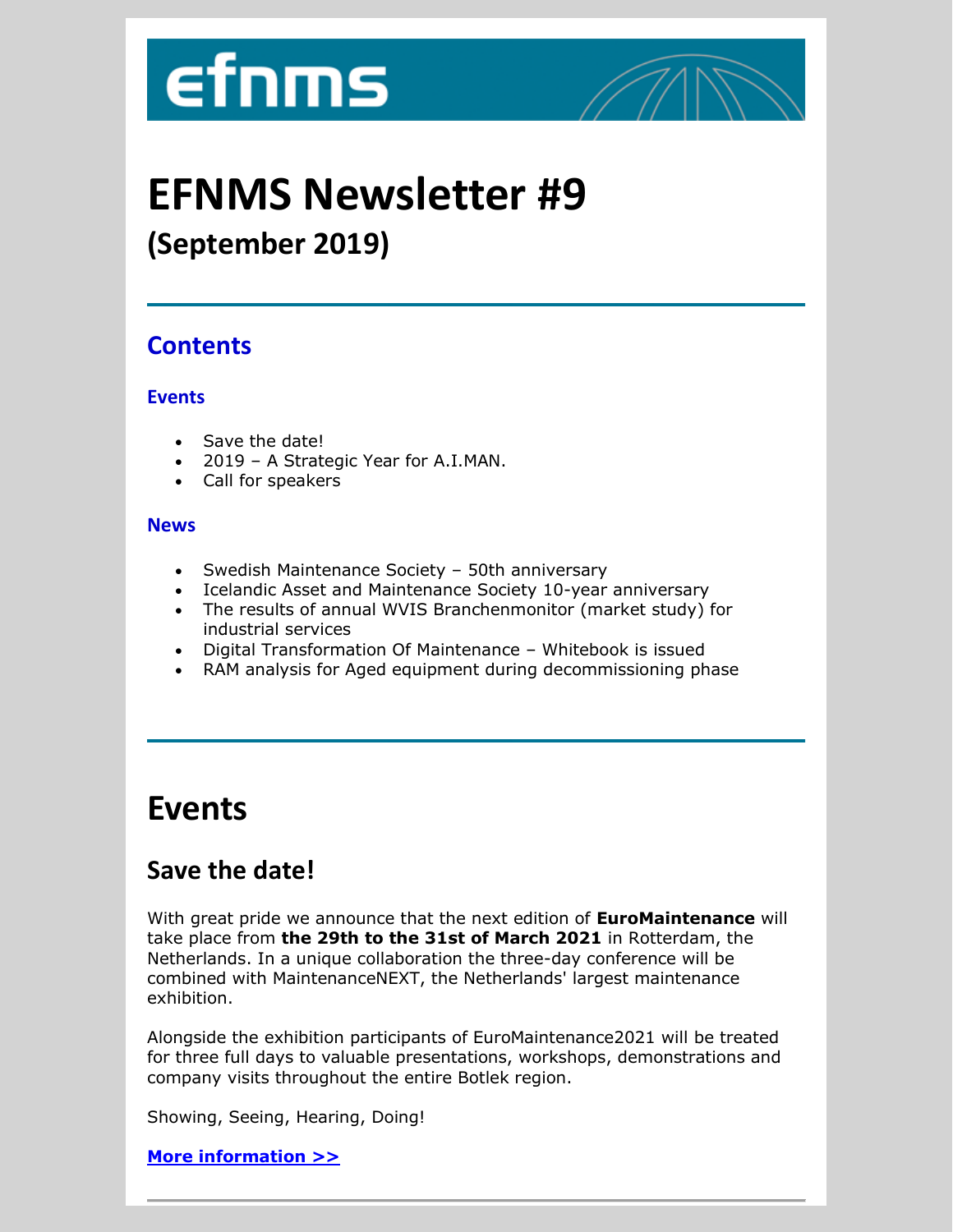#### **2019 – A Strategic Year for A.I.MAN.**



This year, A.I.MAN., the Italian Maintenance Association, has been celebrating its 60th anniversary from its foundation. Every activity and every event organized during these months starts from this very important moment: 60 years of Maintenance culture in Italy.

We'd like to underline two events, the first one, **MaintenanceStories**, has taken place last June in Padua: more than 400 attendees for the 17th Edition of the Event addressed to Maintenance and Plant Manager in Italy. It has been the first activity of the year for A.I.MAN. and it's been very successful!

Now everything is going in the direction of **SIMa – Italian Maintenance Summit**, which will take place in Turin at the Lavazza Headquarters on 2–3 October: a brand-new high-tech building will be the venue of the 2nd Edition of the Summit. It will be a two-day event: Maintenance National Congress XXVIII will be held on October 2, while the 3rd Meeting of the Maintenance 4.0 Observatory will take place on October 3.

It is expected to be a strategic moment during which there will be the possibility to hear about Maintenance & Politics, Maintenance & Economy, Maintenance & Society and about all the news in the Maintenance 4.0 field.

#### **A.I.MAN. Associazione Italiana Manutenzione**

web: [www.aiman.com](http://www.aiman.com/) linkedin: A.I.MAN. facebook: facebook.com/aimanassociazione/ twitter: @assoaiman youtube: Canale A.I.MAN. instagram: A.I.MAN.

#### **Call for speakers**



After having organised the very successful Euromaintenance 4.0 Conference, BEMAS has decided to initiate **Asset Performance 4.0**, a leading European Conference & Exhibition on digital transformation in the field of industrial manufacturing and infrastructure management.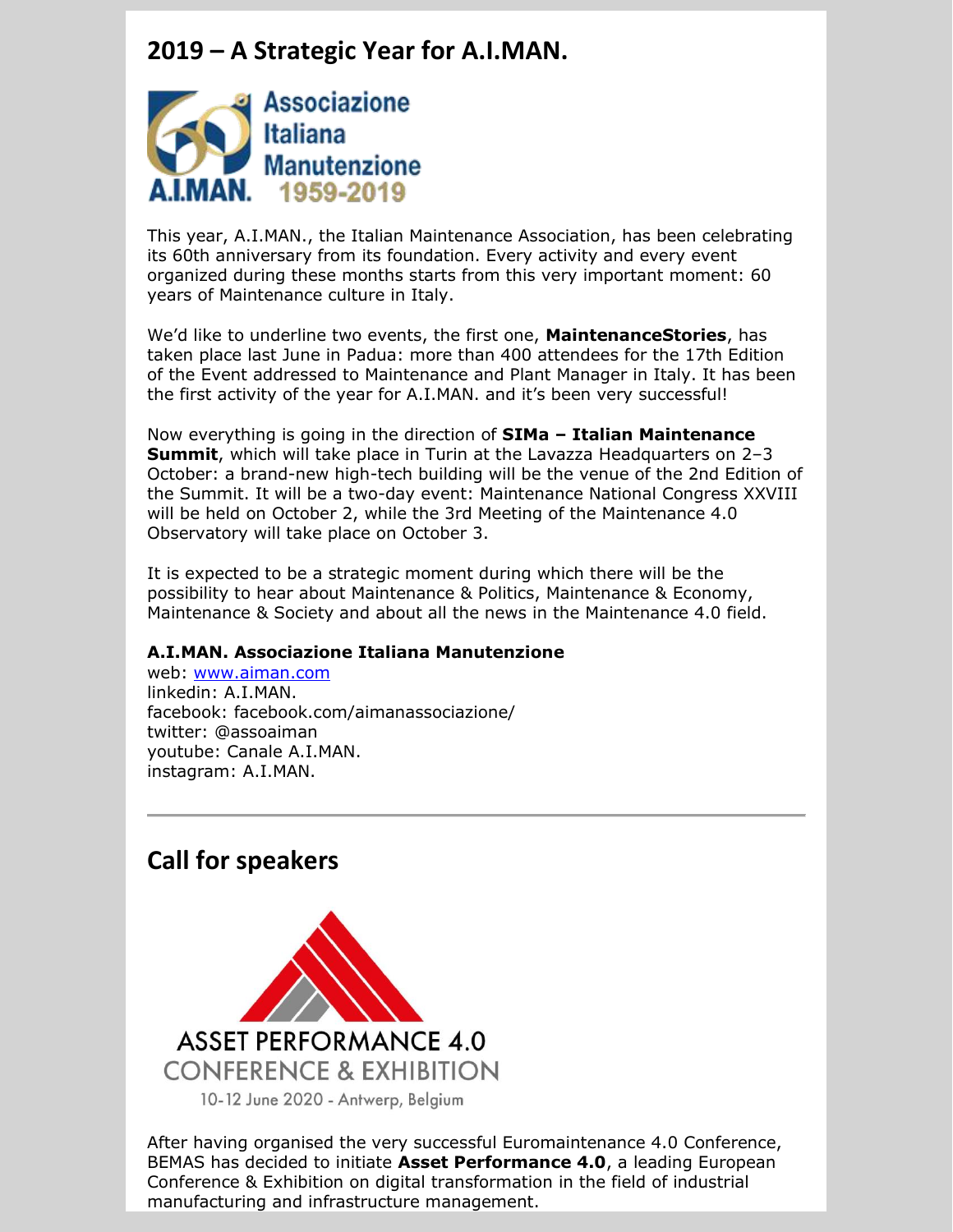The industrial landscape is currently right in the middle of the fourth industrial revolution with new technologies such as the Industrial Internet of Things (IIoT), big data, predictive analytics, machine learning and more being implemented at an ever-increasing pace. The combination of IIoT and predictive analytics offers unseen possibilities for operations, maintenance and asset reliability with more diverse and affordable solutions to monitor and increase asset performance (equipment uptime, energy consumption, quality output...).

The Asset Performance 4.0 Conference & Exhibition offers a unique opportunity to learn how new 4.0 technologies and fundamentals in operations, maintenance and asset management reinforce each other in order to achieve higher equipment reliability and cost performance in asset intensive industries.

#### **Who are we looking for?**

Asset Performance 4.0 will focus on disruptive technologies and solutions to increase performance in the field of operations maintenance, reliability, condition monitoring throughout the asset lifecycle. We are looking for speakers who want to showcase their innovations and expertise in this field. We are also looking for managers and engineers working in asset intensive organisations in all types of industries (Oil&Gas, Chemical industry, Manufacturing, Food & Pharma, Infrastructure, …) willing to talk on how they handle the challenges in maintaining and managing their assets. We are looking forward to hear about experiences with 4.0-solutions currently being implemented in (pilot) sites.

For more information visit [www.assetperformance.eu](http://www.assetperformance.eu/) or contact [assetperformance@assetperformance.eu.](mailto:assetperformance@assetperformance.eu)

## **News**

#### **Swedish Maintenance Society – 50th anniversary**



30th September 1969, the maintenance society Utek was founded, and in 2012 it was merged with another Swedish maintenance organization and formed the Swedish Maintenance Society. For fifty years, the society has helped the Swedish industry, suppliers of products and services and academies to develop and improve maintenance, reliability and physical asset management.

The society has actively worked both nationally with the member organisations and internationally in cooperation with the EFNMS and participated in several European projects through Leonardo da Vinci and now Erasmus+ programmes.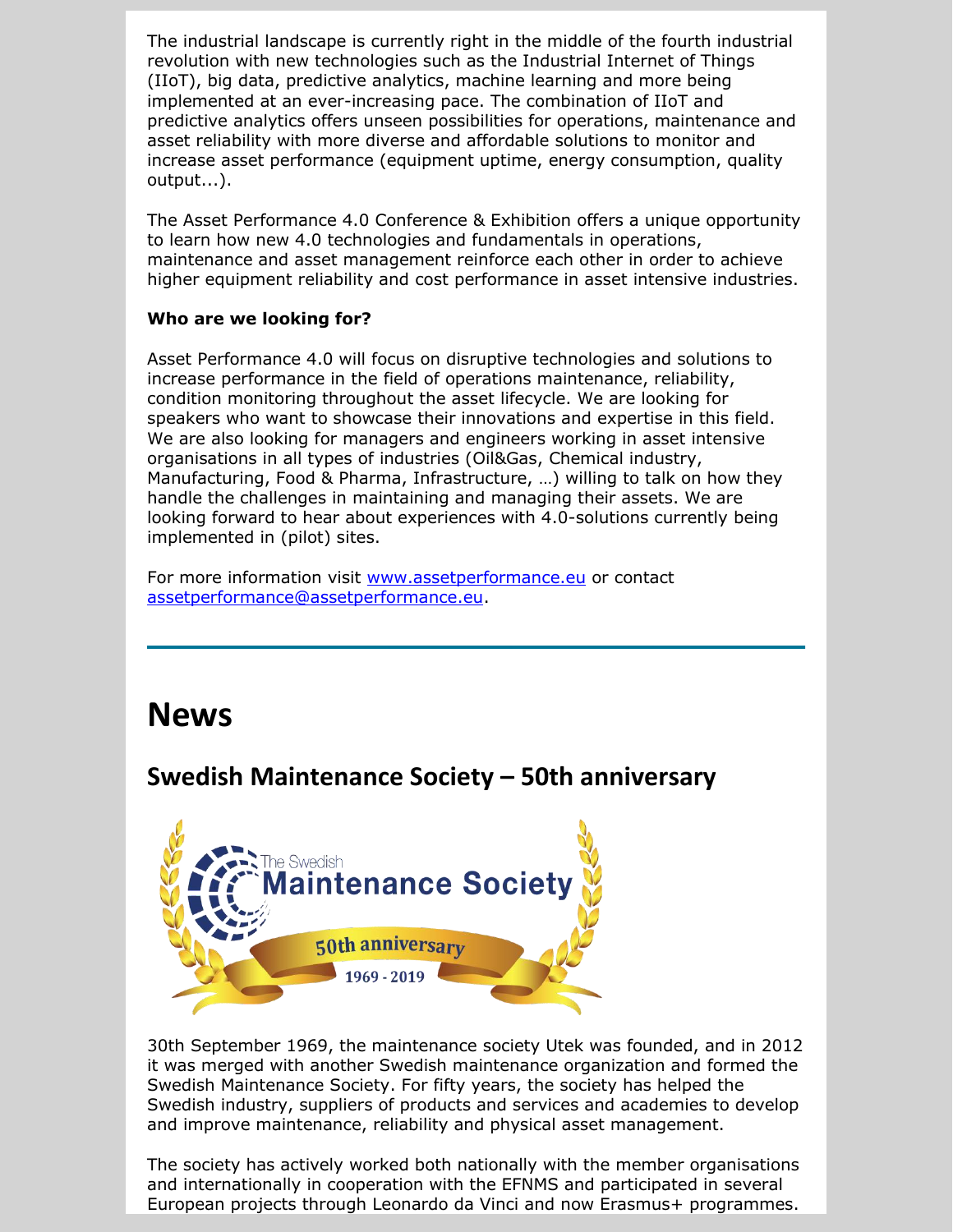The vision has changed over time and now it reads "Sweden must, through world-class maintenance, have an internationally competitive industry with high reliability and efficient management of physical assets and digital infrastructure". The essence is however still the same, the equipment must always work when you need it.

The celebration of the 50th anniversary will take place at the Munich Brewery in Stockholm on 3–4 October. It will be two very exciting days of conferences and networking. There will also be an Anniversary Banquet on the evening of 3 October.

*Torsten Ekström*

## **Icelandic Asset and Maintenance Society 10-year anniversary**

Iceland is a sparsely populated island with 340 thousand inhabitants, about the same size as average town in Europe. Through the centuries, agriculture and fishing have been the foundation of the Icelandic economy. But in the last 50 years Iceland has built up strong power industry by utilizing geothermal energy and hydropower. Renewable energy is now 87% of all energy used in Iceland. Most of this energy goes to asset intense manufacturing where it is used to produce goods such as aluminum and silica products that are exported to Europe.

It is on this foundation that the Icelandic Asset and Maintenance Society (EVS) was founded February 12th, 2019 by the initiative of Bjarni Ísleifsson maintenance consultant. Other founders were Alcoa Fjarðaál, DMM Solutions, HRV Engineering, Landsvirkjun national power company, Norðurál, Reykjavík Energy and Rio Tinto Alcan Iceland.

The goal of the establishment of Icelandic Asset and Maintenance Society has from the beginning been to increase knowledge of asset and maintenance management and to build networks both domestically and internationally through affiliated organizations such as EFNMS. Through the years EVS has given lectures, facilitated courses and stood behind the translation of ISO 55000 into Icelandic, to name a few initiatives.

EVS was accepted as an observing member at EFNMS General Assembly held in Czech Republic in October 2016, to become the 22nd nation to join EFNMS. At the General Assembly in Stockholm this autumn EVS will apply for full membership. EVS looks forward to future collaboration with other European national maintenance societies.

*Steinar Ísfeld Ómarsson* Chairman of the Board Icelandic Asset and Maintenance Society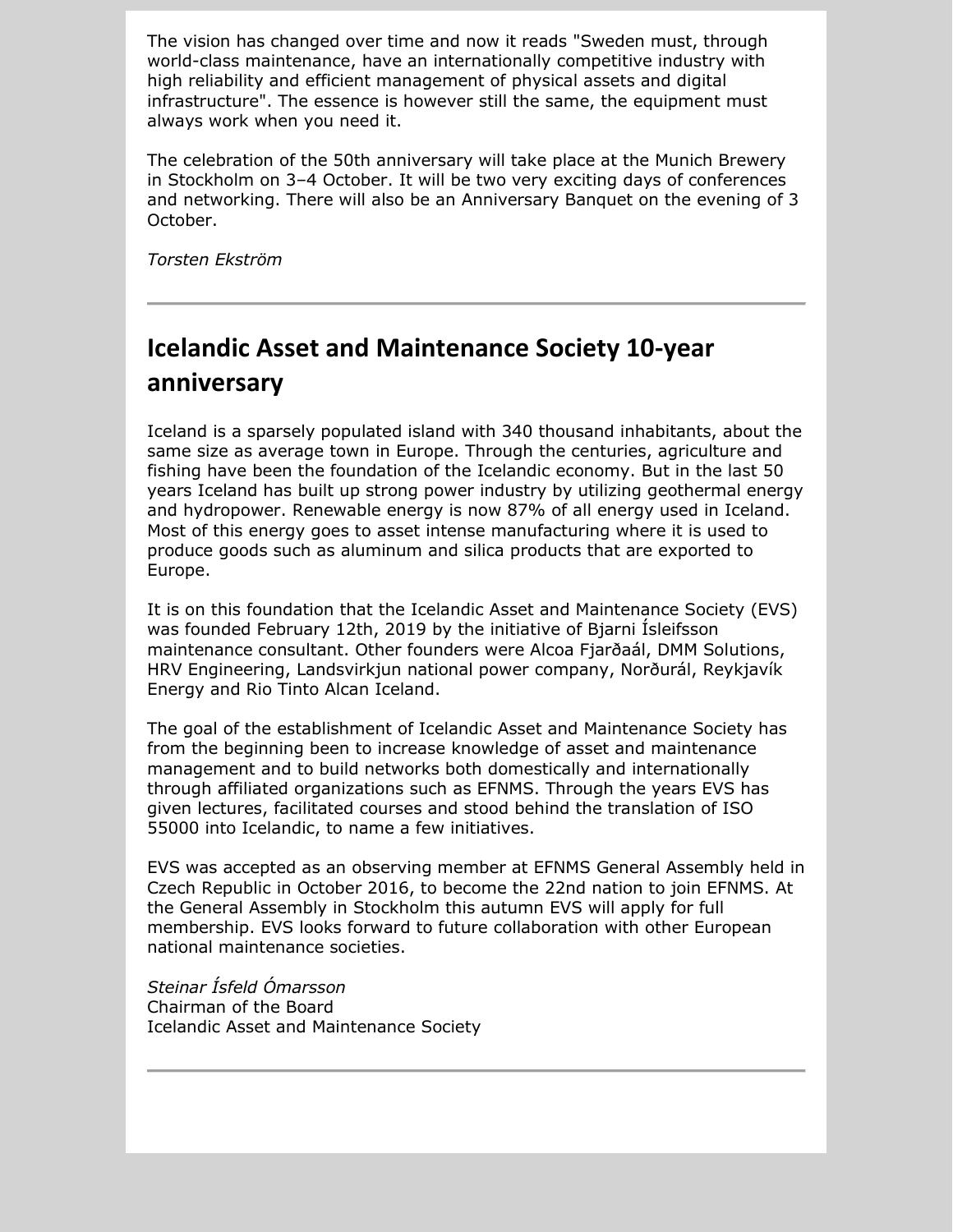## **The results of annual WVIS Branchenmonitor (market study) for industrial services**

Since 2010, WVIS has been publishing the market survey and providing information about trends in industrial services.

2018 study shows that the industrial service has adjusted to the new requirements of the industry in terms of digitalization in maintenance and asset management. In Germany, it is still on a continuous growth course. As in the previous year, the industrial service 2018 in Germany achieved average growth of 4.7 percent in a service market with meanwhile sales of more than 20 billion euros.

"The industrial service will accelerate its growth and remain successful. Because the classic maintenance and the new Smart Services offer common potential for new services," says Dr. **Martin G. Eckert**, Managing Member of the Board, WVIS.

The WVIS (German Economic Association for Industrial Services) is a sectoroverlapping interest grouping for enterprises of the industrial services sector. The objectives of WVIS are to represent the economic interest of the fastgrowing industrial services sector and, in close cooperation with member firms, to achieve quality and sustainability by uniform standards as well as to create a common representative appearance. In Europe, the industrial services branch represents a market volume of approximately 100 billion Euro, and more than 20 billion Euro in Germany.

The WVIS was founded in 2008 and is domiciled in Düsseldorf.

**[More information >>](http://suomi.netvisor.fi/evo/redirectlink?redirectlink=Y2lkPTIwMTgwJnJpZD0yOTA3NDYmaGFzaD0wYTBhN2YyMTFiZDMyOWRhZTVjNzllODMzNmEwMTk5NA2&link=http://www.efnms.eu/the-industrial-service-is-ready-for-the-transfer-know-how-into-the-industry-and-maintenance/)**

#### **Digital Transformation Of Maintenance – Whitebook is issued**

**The digital transformation of maintenance has already begun – what are the challenges? Where is the added value? A free whitepaper has been published in German.**

Even if the digital transformation of maintenance has long since started – at present, the organizational requirements for the introduction and use of new technologies are not keeping up.

In the Whitepaper **Die digitale Transformation der Instandhaltung**, selected contents are described and prepared for practical use. Read for yourself, using concrete application examples, what the added value of digital asset management is. Thus, digitization does not remain an empty phrase but becomes a lived reality.

#### **[More information >>](http://suomi.netvisor.fi/evo/redirectlink?redirectlink=Y2lkPTIwMTgwJnJpZD0yOTA3NDcmaGFzaD05ZGE4ZmNjYTQzMDhiMmUwOTIyMGVlMmEzM2EyNjU5OQ2&link=https://www.maintenance-competence-center.at/i-maintenance/digitale-transformation/)**

Contact: Lydia Höller from dankl+partner consulting gmbh, [www.mcp-dankl.com,](http://www.mcp-dankl.com/) a member of MFA – Maintenance and Facility Management Society of Austria.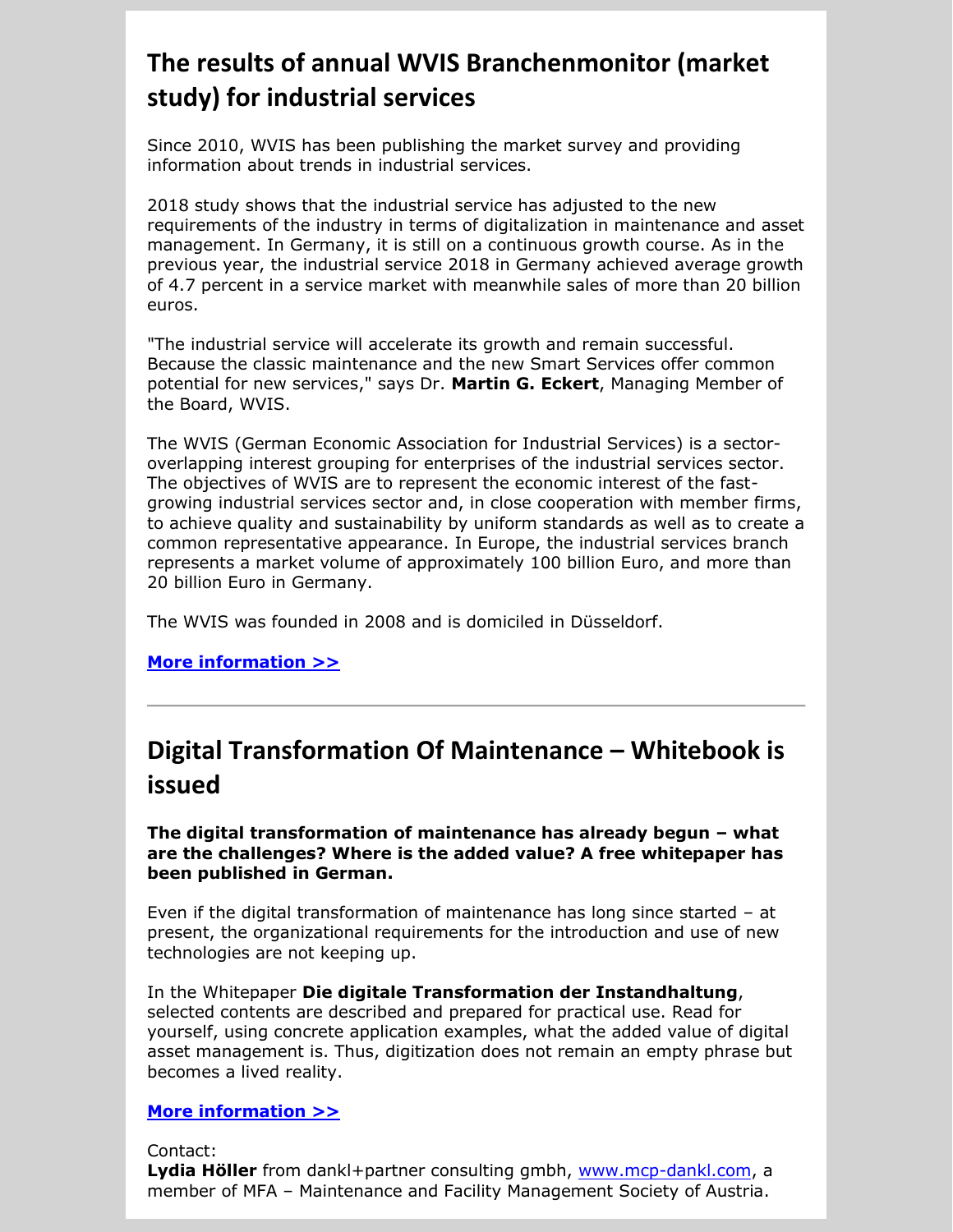## **RAM analysis for Aged equipment during decommissioning phase**

Around the globe, many aged equipment impacts on Systems Physical assets performance. Therefore, reliability engineering methods such as RAM analysis are applied to predict the number of future failures, the impact on LCC and the best time to replace such aged equipment.

The usual RAM Analysis methodology encompass seven steps such as scope definition, Lifetime Data Analysis, Modelling, Simulation, criticality analysis sensitivity analysis and Conclusion. Usually such analysis is applied during design phase by using historical data under the assumption of the equipment state as good as new after repair.

However, during decommissioning phase or even before, some equipment/component are aged and such effect need to be taken into account during the lifetime data analysis step by considering the following methods:

- Reliability Growth Analysis;
- General Renewal Model;
- Lifetime data analysis.



RAM methodology in the decommissioning phase.

#### *Figure 1. RAM analysis of Aged equipment methodology.*

Before the modelling phase (step 3), is very important to be sure that the future failure prediction of each equipment considers the degradation effect. The RGA model enables to predict the next failure time as well as the cumulative number of failures considering the effect of the improvement of the equipment/ component in the state as good as new or better than it. By the other hands, the most common is to predict the future failures considering the operation and maintenance bad effect after each repair, which is worse than the state as good as new and better than the state as bad as old.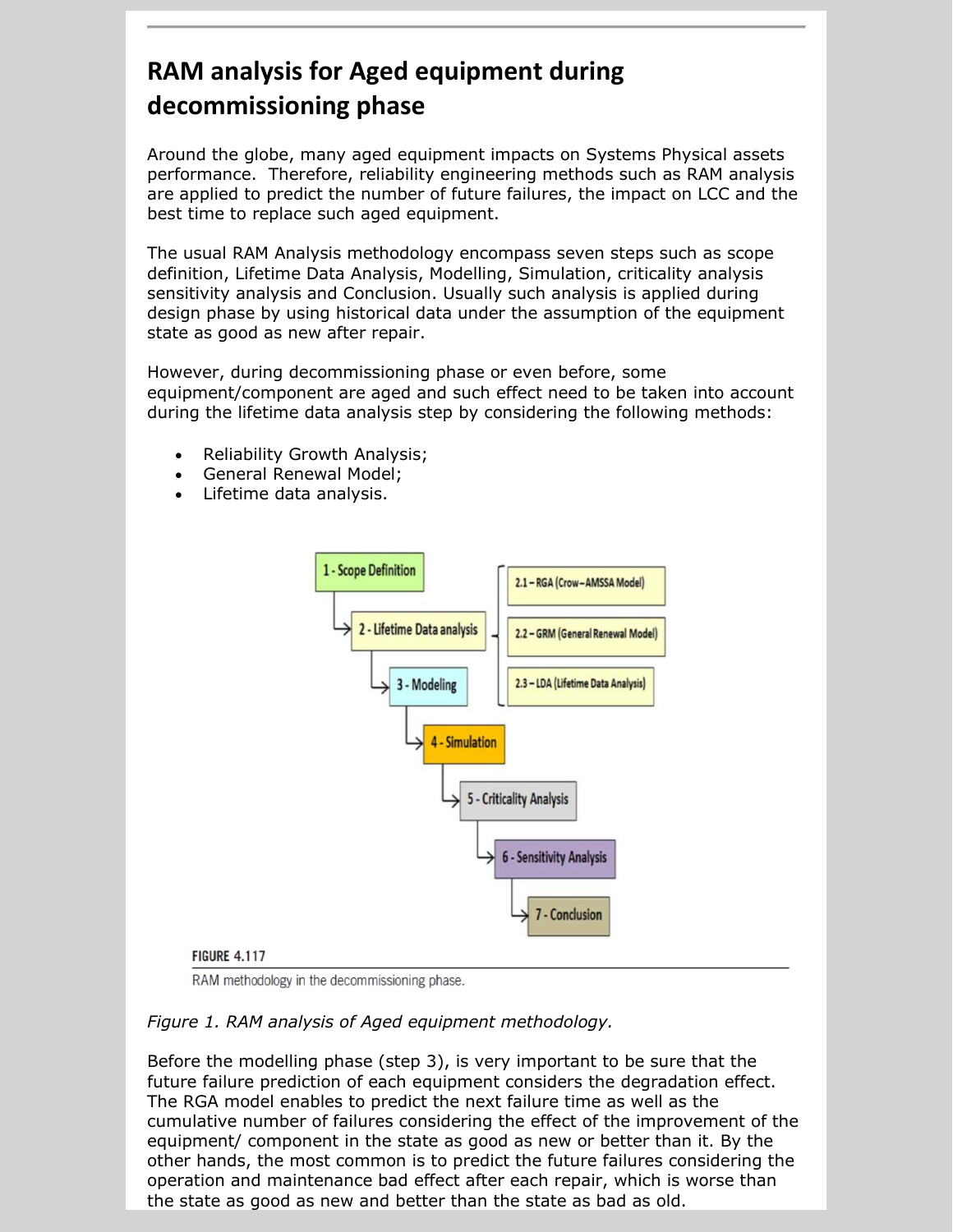However, such methodology performs the prediction for each equipment/component individually. In order to predict the degradation of the whole system considering all the equipment together it's necessary to define the degradation Factor based on the General Renewal Model and input such restoration factor in the RBD during the modelling phase.

In addition, the usual Lifetime Data Analysis need also to be taken into account and the degradation effect must not to be taken into account since will be included as restoration factor in the RBD.

Before, jump to the step 3, it's important to compare the prediction of the RGA and the RBD that considers the restoration factor and calibrate the RBD model.

| <b>Equipment</b><br>Tank 1 | <b>10 Years</b> |            | 15 Years  |            | 20 Years  |            |
|----------------------------|-----------------|------------|-----------|------------|-----------|------------|
|                            | <b>MC</b>       | RGA        | <b>MC</b> | <b>RGA</b> | <b>MC</b> | <b>RGA</b> |
|                            |                 |            | 1.99      |            | 2         |            |
| Pump <sub>2</sub>          | <b>MC</b>       | RGA        | <b>MC</b> | <b>RGA</b> | <b>MC</b> | <b>RGA</b> |
|                            | 9.7             | 8.89       | 14.09     | 10.98      | 18.3      | 12.76      |
| Pump 3                     | <b>MC</b>       | <b>RGA</b> | <b>MC</b> | <b>RGA</b> | <b>MC</b> | RGA        |
|                            | 4.24            | 3.15       | 6.44      | 4.28       | 8.56      | 5.28       |
| Pump 4                     | <b>MC</b>       | <b>RGA</b> | <b>MC</b> | <b>RGA</b> | <b>MC</b> | RGA        |
|                            | 15.37           | 12.88      | 22.6      | 19.3       | 29.91     | 25.27      |
| Pump 5                     | <b>MC</b>       | <b>RGA</b> | <b>MC</b> | <b>RGA</b> | <b>MC</b> | <b>RGA</b> |
|                            | 9.06            | 8.87       | 13.23     | 12.13      | 17.42     | 15.24      |

After the Lifetime Data analysis, the following steps are the same of the usual RAM analysis.

Please go to the link below to find more details about the 10 steps of the RAM analysis applied to aged equipment during decommissioning phase.

**[More information >>](http://suomi.netvisor.fi/evo/redirectlink?redirectlink=Y2lkPTIwMTgwJnJpZD0yOTA3NDgmaGFzaD1kODNkMzAyNTA2ODFiNjcwMDA2OTRkM2ZiMDViMmFmNw2&link=https://www.eduardocalixto.com/news-2019-1/)**

#### **Legal notice**

#### **Dear Reader of our EFNMS Newsletters!**

We hope you've been enjoying the EFNMS Newsletter and other email communications that we've been sending you containing our latest news and updates.

As part of EFNMS efforts to comply with the new General Data Protection Regulation ("GDPR"), which came into effect on 25 May 2018, we would like to inform you that your email and other personal contact information you provided us when you subscribed, currently reside in the EFNMS internal database. We encourage you to take the time to review our revised **[Privacy](http://suomi.netvisor.fi/evo/redirectlink?redirectlink=Y2lkPTIwMTgwJnJpZD0yOTA3NDkmaGFzaD1jMjZmNWMxNjAwNTZlNzVjOGM3MzFhNjQ0YzdjMTYzMw2&link=http://www.efnms.eu/privacy-policy-data-protection/)  [Policy](http://suomi.netvisor.fi/evo/redirectlink?redirectlink=Y2lkPTIwMTgwJnJpZD0yOTA3NDkmaGFzaD1jMjZmNWMxNjAwNTZlNzVjOGM3MzFhNjQ0YzdjMTYzMw2&link=http://www.efnms.eu/privacy-policy-data-protection/)**.

If you would like to continue to receive newsletters, updates and other information about EFNMS content, events and exhibitions, no action is required.